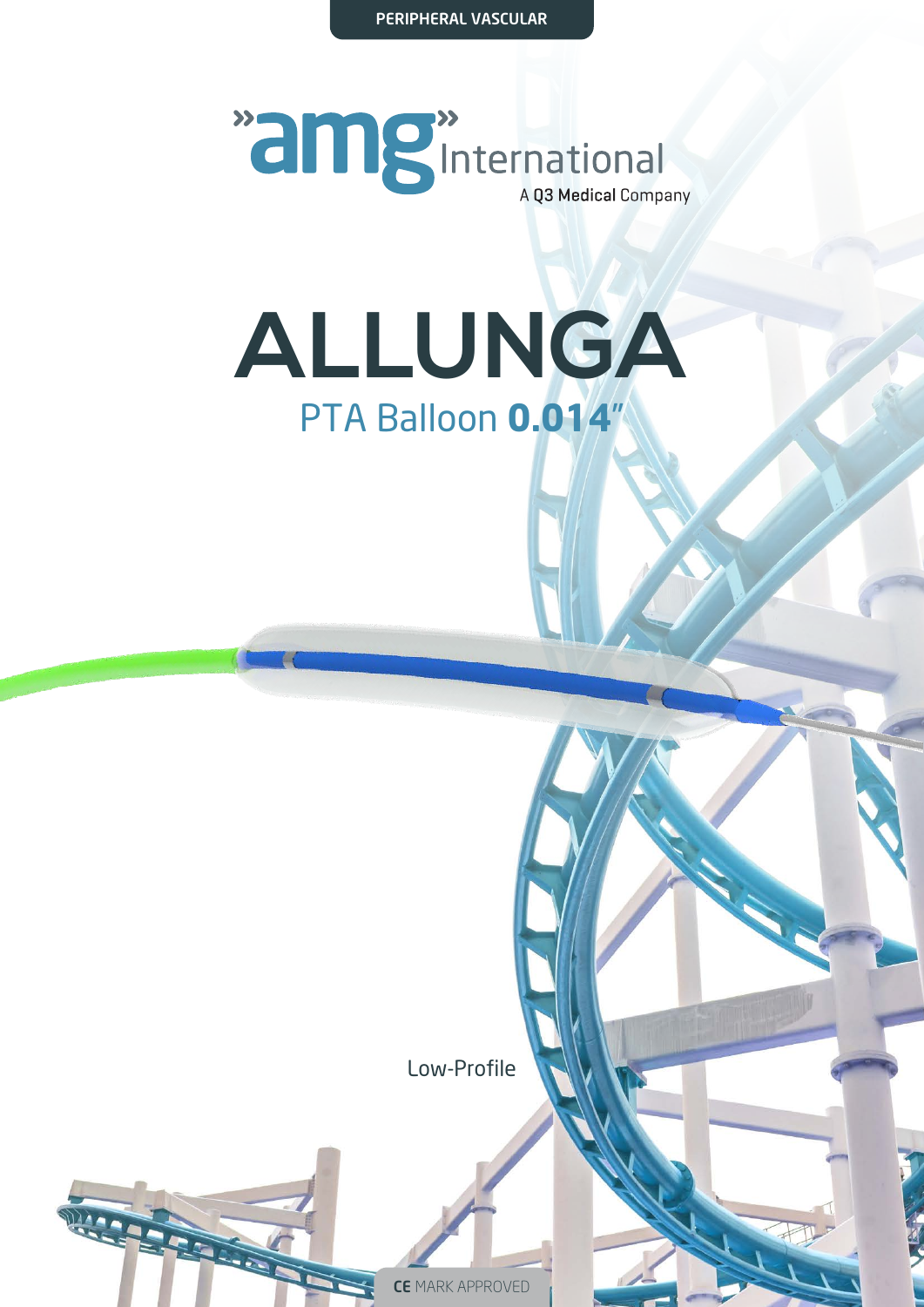### KEY FEATURES & BENEFITS

- Lowest entry profile in the industry with the addition of a beveled tip to allow for access to the most difficult lesions
- $\rightarrow$  **Maximum flexibility** for easy navigation to reach the most distal lesions

**Contract Contract Contract Contract** 

- **S Fast inflation and deflation times to maximize efficiency during treatment and** reducing the procedure time compared to other industry participants
- **Increased pushability for a significant amount of applied force transition from** the hub to the tip
- Reduced radiation exposure for clinician, team, and patient due to decreased time for balloon operation
- ◆ High rated burst pressure to optimize working range

The **ALLUNGA** PTA Balloon Catheter is a **high performance** balloon catheter for peripheral indication. The device features an **ultra-low profile**, semi-compliant balloon combined with a **low profile tip**.

Our focus is to enhance technology by developing devices with Low Entry Tip Profiles, guided by Ergonomic Pushability for your ease of use, especially in complex vessels, Tactile Trackability for enhanced Manoveuring.



### ORDER INFORMATION

| <b>Recommended introducer sheath</b> |  |
|--------------------------------------|--|
|                                      |  |

 **4 F** (1.35 mm) up to Ø 4.5 mm **5 F** (1.67 mm) for Ø 5 mm

Readily available within 2 weeks Non stock sizes require a minimum order of 5 units; please check availability with our Customer Service department

|                               | Balloon     | Catheter                         | Catheter                         |  |  |  |
|-------------------------------|-------------|----------------------------------|----------------------------------|--|--|--|
|                               | Length (mm) | Length 120 cm                    | Length 150 cm                    |  |  |  |
|                               | 10          | 12PVQ012010CPO                   | 15PVQ012010CPO                   |  |  |  |
|                               | 15          | 12PVQ012015CPO                   | 15PVQ012015CPO                   |  |  |  |
|                               | 20          | 12PVQ012020CPO                   | 15PVQ012020CPO                   |  |  |  |
| Balloon $\varnothing$ 1.25 mm | 30          | 12PVQ012030CPO                   | 15PVQ012030CPO                   |  |  |  |
|                               | 40          | 12PVQ012040CPO                   | 15PVQ012040CPO                   |  |  |  |
|                               | 60          | 12PVQ012060CPO                   | 15PVQ012060CPO                   |  |  |  |
|                               | 80          | 12PVQ012080CPO                   | 15PVQ012080CPO                   |  |  |  |
|                               | 100         | 12PVQ012100CPO                   | 15PVQ012100CPO                   |  |  |  |
|                               |             |                                  |                                  |  |  |  |
|                               |             |                                  |                                  |  |  |  |
| mm                            | 10<br>15    | 12PVQ015010CPO                   | 15PVQ015010CPO                   |  |  |  |
|                               | 20          | 12PVQ015015CPO                   | 15PVQ015015CPO                   |  |  |  |
| $\frac{5}{1}$                 | 30          | 12PVQ015020CPO                   | 15PVQ015020CPO                   |  |  |  |
| $\infty$                      | 40          | 12PVQ015030CPO<br>12PVQ015040CPO | 15PVQ015030CPO                   |  |  |  |
|                               | 60          |                                  | 15PVQ015040CPO                   |  |  |  |
| Balloon                       | 80          | 12PVQ015060CPO<br>12PVQ015080CPO | 15PVQ015060CPO<br>15PVQ015080CPO |  |  |  |
|                               | 100         | 12PVQ015100CPO                   | 15PVQ015100CPO                   |  |  |  |
|                               |             |                                  |                                  |  |  |  |
|                               |             |                                  |                                  |  |  |  |
|                               | 10          | 12PVQ020010CPO                   | 15PVQ020010CPO                   |  |  |  |
| mm                            | 15          | 12PVQ020015CPO                   | 15PVQ020015CPO                   |  |  |  |
|                               | 20          | 12PVQ020020CPO                   | 15PVQ020020CPO                   |  |  |  |
| N<br>$\infty$                 | 30          | 12PVQ020030CPO                   | 15PVQ020030CPO                   |  |  |  |
|                               | 40          | 12PVQ020040CPO                   | 15PVQ020040CPO                   |  |  |  |
| Balloon                       | 60          | 12PVO020060CPO                   | 15PVQ020060CPO                   |  |  |  |
|                               | 80          | 12PVQ020080CPO                   | 15PVQ020080CPO                   |  |  |  |
|                               | 100         | 12PVQ020100CPO                   | 15PVQ020100CPO                   |  |  |  |
|                               |             |                                  |                                  |  |  |  |
|                               |             |                                  |                                  |  |  |  |
|                               | 10          | 12PVQ025010CPO                   | 15PVQ025010CPO                   |  |  |  |
| mm                            | 15          | 12PVQ025015CPO                   | 15PVQ025015CPO                   |  |  |  |
| 2.5<br>N                      | 20          | 12PV0025020CPO                   | 15PVQ025020CPO                   |  |  |  |
| $\infty$                      | 30          | 12PVQ025030CPO                   | 15PVQ025030CPO                   |  |  |  |
|                               | 40          | 12PVQ025040CPO                   | 15PVQ025040CPO                   |  |  |  |
| Balloon                       | 60          | 12PVQ025060CPO                   | 15PVQ025060CPO                   |  |  |  |
|                               | 80          | 12PVQ025080CPO                   | 15PVQ025080CPO                   |  |  |  |
|                               | 100         | 12PVQ025100CPO                   | 15PVQ025100CPO                   |  |  |  |
|                               |             |                                  |                                  |  |  |  |
|                               | 10          | 12PV0030010CPO                   | 15PVQ030010CPO                   |  |  |  |
|                               | 15          | 12PVQ030015CPO                   | 15PVQ030015CPO                   |  |  |  |
| Ē                             | 20          | 12PVQ030020CPO                   | 15PVQ030020CPO                   |  |  |  |
| m<br>Ø                        | 30          | 12PV0030030CPO                   | 15PVQ030030CPO                   |  |  |  |
|                               | 40          | 12PVQ030040CPO                   | 15PVQ030040CPO                   |  |  |  |
| Balloon                       | 60          | 12PVQ030060CPO                   | 15PVQ030060CPO                   |  |  |  |
|                               | 80          | 12PVQ030080CPO                   | 15PVQ030080CPO                   |  |  |  |
|                               | 100         | 12PVQ030100CPO                   | 15PVQ030100CPO                   |  |  |  |
|                               |             |                                  |                                  |  |  |  |
|                               |             |                                  |                                  |  |  |  |
|                               | 10          | 12PVQ035010CPO                   | 15PVQ035010CPO                   |  |  |  |
| mm                            | 15          | 12PVQ035015CPO                   | 15PVQ035015CPO                   |  |  |  |
| 20<br>3.5                     |             | 12PVQ035020CPO                   | 15PVQ035020CPO                   |  |  |  |
| $\infty$                      | 30          | 12PVQ035030CPO                   | 15PVQ035030CPO                   |  |  |  |
|                               | 40          | 12PVQ035040CPO                   | 15PVQ035040CPO                   |  |  |  |
| Balloon                       | 60          | 12PVQ035060CPO                   | 15PVQ035060CPO                   |  |  |  |
|                               | 80          | 12PVQ035080CPO                   | 15PVQ035080CPO                   |  |  |  |
|                               | 100         | 12PVQ035100CPO                   | 15PVQ035100CPO                   |  |  |  |

| Balloon     | Catheter                         | Catheter                        |
|-------------|----------------------------------|---------------------------------|
| Length (mm) | Length 120 cm                    | Length 150 cm                   |
| 120         | 12PVQ012120CPO                   | 15PVQ012120CPO                  |
| 140         | 12PVQ012140CPO                   | 15PVQ012140CPO                  |
| 150         | 12PVQ012150CPO                   | 15PVQ012150CPO                  |
| 170         | 12PVQ012170CPO                   | 15PVQ012170CPO                  |
| 200         | 12PVQ012200CPO                   | 15PV0012200CPO                  |
| 220         | 12PV0012220CPO                   | 15PV0012220CPO                  |
| 250         | 12PVQ012250CPO                   | 15PVQ012250CPO                  |
| 280         | 12PVQ012280CPO                   | 15PVQ012280CPO                  |
|             |                                  | Minimum Balloon Profile 0.55 mm |
| 120         | 12PVQ015120CPO                   | 15PVQ015120CPO                  |
| 140         | 12PVQ015140CPO                   | 15PV0015140CPO                  |
| 150         | 12PV0015150CPO                   | 15PV0015150CPO                  |
| 170         | 12PVQ015170CPO                   | 15PVQ015170CPO                  |
| 200         | 12PVQ015200CPO                   | 15PVQ015200CPO                  |
| 220         | 12PVQ015220CPO                   | 15PVQ015220CPO                  |
| 250         | 12PVQ015250CPO                   | 15PVQ015250CPO                  |
| 280         | 12PVQ015280CPO                   | 15PVQ015280CPO                  |
|             |                                  | Minimum Balloon Profile 0.60 mm |
| 120         | 12PV0020120CPO                   | 15PV Q020120CPO                 |
| 140         | 12PVQ020140CPO                   | 15PVQ020140CPO                  |
| 150         | 12PVQ020150CPO                   | 15PVQ020150CPO                  |
| 170         | 12PVQ020170CPO                   | 15PVQ020170CPO                  |
| 200         | 12PVQ020200CPO                   | 15PVQ020200CPO                  |
| 220         | 12PV0020220CPO                   | 15PVO020220CPO                  |
| 250         | 12PVQ020250CPO                   | 15PVQ020250CPO                  |
| 280         | 12PVQ020280CPO                   | 15PVQ020280CPO                  |
|             |                                  | Minimum Balloon Profile 0.65 mm |
|             |                                  |                                 |
| 120         | 12PVQ025120CPO                   | 15PVQ025120CPO                  |
| 140         | 12PVQ025140CPO                   | 15PVQ025140CPO                  |
| 150         | 12PV0025150CPO                   | 15PVQ025150CPO                  |
| 170         | 12PVQ025170CPO                   | 15PVQ025170CPO                  |
| 200         | 12PVQ025200CPO                   | 15PVQ025200CPO                  |
| 220         | 12PVQ025220CPO                   | 15PV0025220CPO                  |
| 250         | 12PVQ025250CPO                   | 15PV0025250CPO                  |
| 280         | 15PV0025280CPO<br>12PV0025280CPO |                                 |
|             |                                  | Minimum Balloon Profile 0.70 mm |
| 120         | 12PV0030120CPO                   | 15PVO030120CPO                  |
| 140         | 12PVQ030140CPO                   | 15PVQ030140CPO                  |
| 150         | 12PVQ030150CPO                   | 15PVQ030150CPO                  |
| 170         | 12PVQ030170CPO                   | 15PVQ030170CPO                  |
| 200         | 12PVQ030200CPO                   | 15PVQ030200CPO                  |
| 220         | 12PVQ030220CPO                   | 15PVQ030220CPO                  |
| 250         | 12PVQ030250CPO                   | 15PVQ030250CPO                  |
| 280         | 12PVQ030280CPO                   | 15PVQ030280CPO                  |
|             |                                  | Minimum Balloon Profile 0.79 mm |
| 120         | 12PVQ035120CPO                   | 15PVQ035120CPO                  |
| 140         | 12PVQ035140CPO                   | 15PVQ035140CPO                  |
| 150         | 12PVQ035150CPO                   | 15PVQ035150CPO                  |
| 170         | 12PV0035170CPO                   | 15PVQ035170CPO                  |
| 200         | 12PVQ035200CPO                   | 15PVQ035200CPO                  |
| 220         | 12PVQ035220CPO                   | 15PVQ035220CPO                  |
| 250         | 12PVQ035250CPO                   | 15PVQ035250CPO                  |
| 280         | 12PVQ035280CPO                   | 15PVQ035280CPO                  |

Minimum Balloon Profile **0.85 mm**

# **ALLUNGA** PTA Balloon **0.014**"